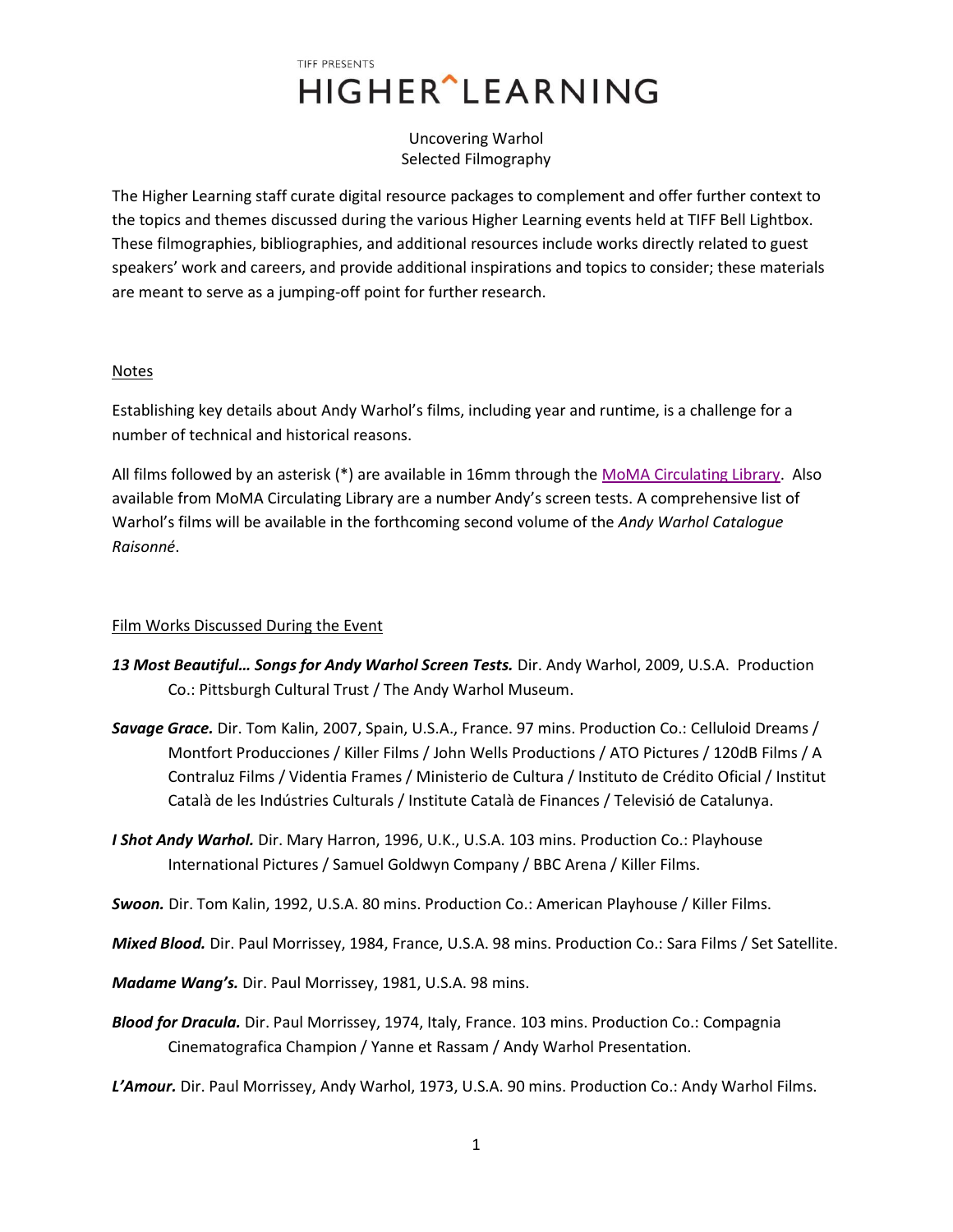## TIFF PRESENTS **HIGHER** LEARNING

Uncovering Warhol Selected Filmography

*Heat.* Dir. Paul Morrissey, 1972, U.S.A. 102 mins. Production Co.: Andy Warhol Factory.

*Factory Diaries.* Dir. Andy Warhol, 1971-1978, U.S.A.

*Women in Revolt.* Dir. Andy Warhol, 1971, U.S.A. 97 mins.

*Blue Movie.* Dir. Andy Warhol, 1969, U.S.A. 105 mins. Production Co.: Andy Warhol Films / Wicked Video.

*San Diego Surf.* Dir. Andy Warhol, 1968, U.S.A. 99 mins. Production Co.: Andy Warhol Films.

*\*\*\*\*.* Dir. Andy Warhol, 1966-1967, U.S.A. 1500 mins.

*The Chelsea Girls.* Dir. Paul Morrissey, Andy Warhol, 1966, U.S.A. 204 mins.\*

*Since.* Dir. Andy Warhol, 1966, U.S.A. 67 mins.\*

*Vinyl.* Dir. Andy Warhol, 1965, U.S.A. 66 mins.\*

*Allen.* Dir. Andy Warhol, 1964, U.S.A.

*Eat.* Dir. Andy Warhol, 1964, U.S.A. 28 mins.\*

*Empire.* Dir. Andy Warhol, 1964, U.S.A. 485 mins.\*

*Jill Johnston Dancing.* Dir. Andy Warhol, 1964, U.S.A. 19 mins.\*

*Three.* Dir. Andy Warhol, 1964, U.S.A.

*Bob Indiana, Etc.* Dir. Andy Warhol, 1963, U.S.A.

*Sleep.* Dir. Andy Warhol, 1963, U.S.A. 321 mins.\*

*Nine Lives.*

*Marisol's - Stop Motion*. Dir. Andy Warhol, 1963.

#### Andy Warhol retrospective at TIFF

*The Chelsea Girls.* Dir. Andy Warhol, 1966, U.S.A. 204 mins.\*

*Harlot.* Dir. Andy Warhol, 1964, U.S.A. 66 mins.\*

*Screen Test No. 2.* Dir. Andy Warhol, 1965, U.S.A. 66 mins.\*